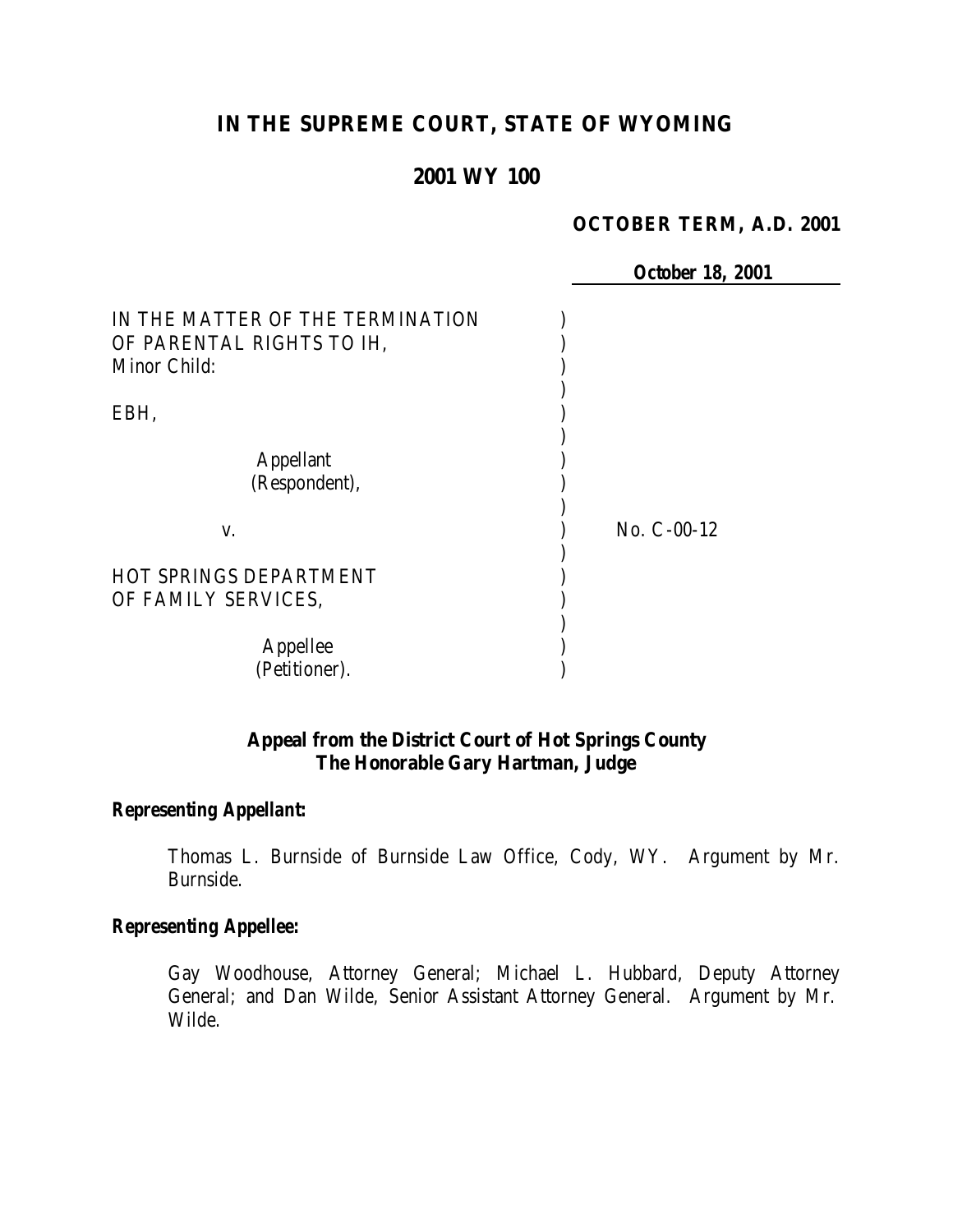# *Guardian Ad Litem:*

Mary L. Scheible, Thermopolis, WY.

### **Before LEHMAN, C.J., and GOLDEN, HILL, KITE, and VOIGT, JJ.**

*NOTICE: This opinion is subject to formal revision before publication in Pacific Reporter Third. Readers are requested to notify the Clerk of the Supreme Court, Supreme Court Building, Cheyenne, Wyoming 82002, of any typographical or other formal errors so that correction may be made before final publication in the permanent volume.*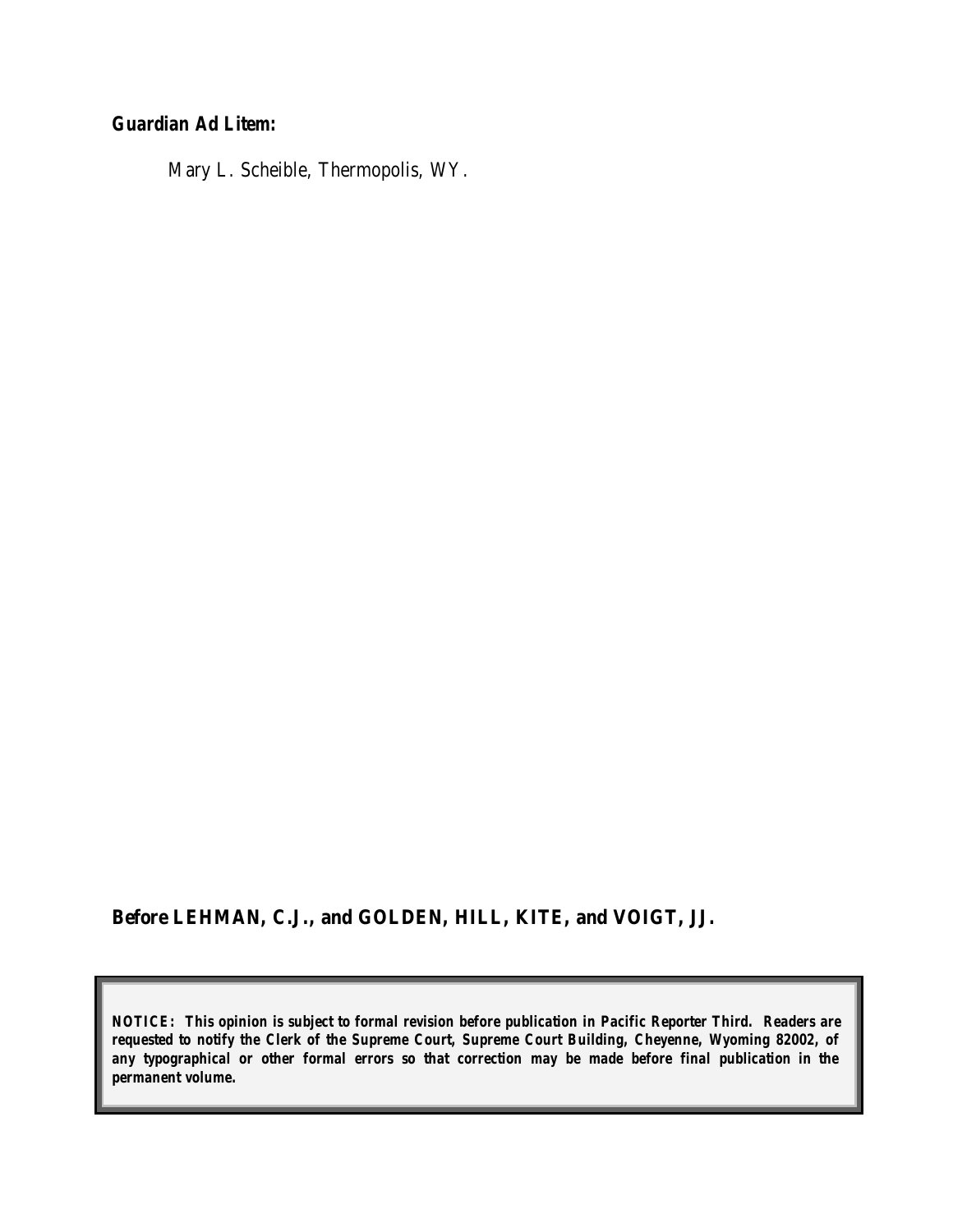## **HILL, Justice.**

[¶1] EBH appeals a district court order terminating his parental rights. We conclude that the district court's decision was supported by clear and convincing evidence, and EBH was provided with due process. Accordingly, the district court's decision terminating EBH's parental rights is affirmed.

- [¶2] Appellant EBH sets out four issues for consideration:
	- 1. Did the District Court err when it terminated [EBH's] parental rights when the petition to terminate parental rights did not contain incidents of abuse or neglect by [EBH] and the termination relied on lack of support and lack of communication theories?
	- 2. Was [EBH] denied due process when the Wyoming Department of Family Services failed to provide a clear statement of the consequences of [EBH's] failure to bring a child support obligation current?
	- 3. Was [EBH] denied due process when the Wyoming Department of Family Services did not inform [EBH] of its decision to change the goal of family reunification to long term foster care or adoption?
	- 4. Did the Wyoming Department of Family Services fail to follow its own rules when the agency changed its goal from family reunification to long term foster care/adoption without informing [EBH] and when the agency did not seek alternative foster placement in [EBH's] state of residence in Idaho?

The Department of Family Services (DFS) condenses the matter to a single issue:

Whether the district court's finding that appellant's parental rights to IH should be terminated was established by clear and convincing evidence?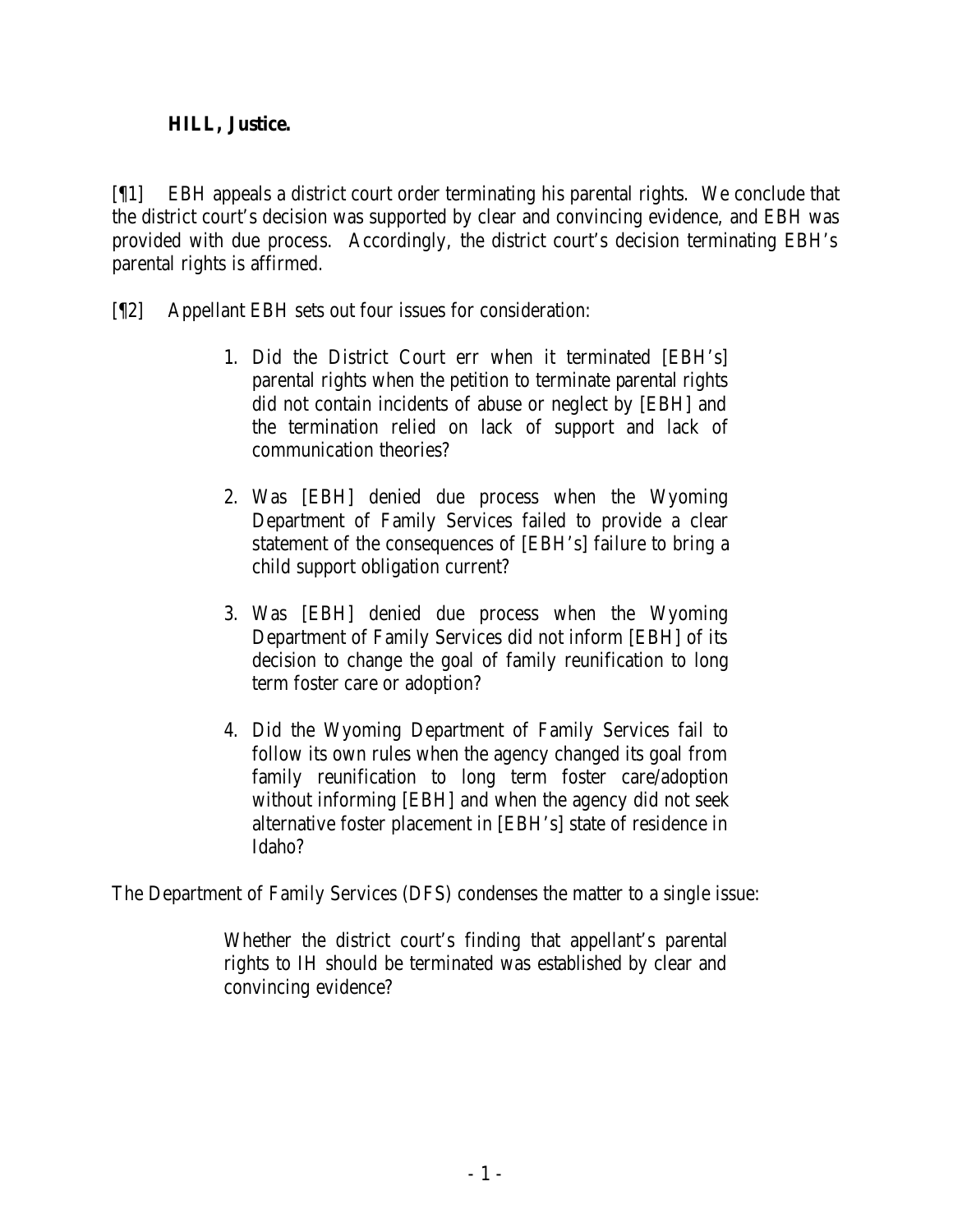### **FACTS**

[¶3] The Petition to Terminate Parental Rights was filed on August 13, 1998. The State's petition alleged three grounds for termination:

- 10. That both children are neglected by [CP] and [EBH] and efforts by the Wyoming Department of Family Services have been unsuccessful in rehabilitating the family and/or [CP] and [EBH] have refused rehabilitation treatment by failing to comply with the Juvenile Court Multi-Disciplinary Assessment Team's recommendations to comply with requirements contained within the Juvenile Court Order.
- 11. That both children have been left in the care of another person, *i.e.*, the Wyoming Department of Family Services, without provision for the children's support and without communication from the absent parent for a period of at least one (1) year, disregarding incidental contacts.
	- **. . . .**

15. That [the children] have been in foster care for 22 of the last 22 months.

A four-day bench trial on the petition was held from December 13-16, 1999. The State presented evidence through DFS employees and caseworkers, the Idaho caseworker who completed the 1999 home study, and two of IH's teachers. The State also offered the deposition testimony of the psychologist who evaluated the children and their parents in 1995, along with the reports detailing those evaluations.<sup>1</sup> EBH countered with evidence from an expert psychology witness and his own testimony.

[¶4] In 1991, EBH and CP had a son, IH. CP also had a daughter from another relationship.<sup>2</sup> In April of 1995, CP moved from Boise, Idaho to Thermopolis, Wyoming

<sup>&</sup>lt;sup>1</sup> The psychologist was unavailable to testify at the time of the hearing having accepted a position at a university in Cairo, Egypt.

<sup>&</sup>lt;sup>2</sup> CP's parental rights to both her children were also subject to the termination proceedings below. CP did not cooperate with her court-appointed attorney or appear at the hearing to contest the termination of her parental rights. CP has not appealed the district court's decision terminating her parental rights, and EBH had no legal parental rights vis-à-vis CP's daughter. This appeal is, therefore, only concerned with EBH's rights in relation to his biologic son, IH.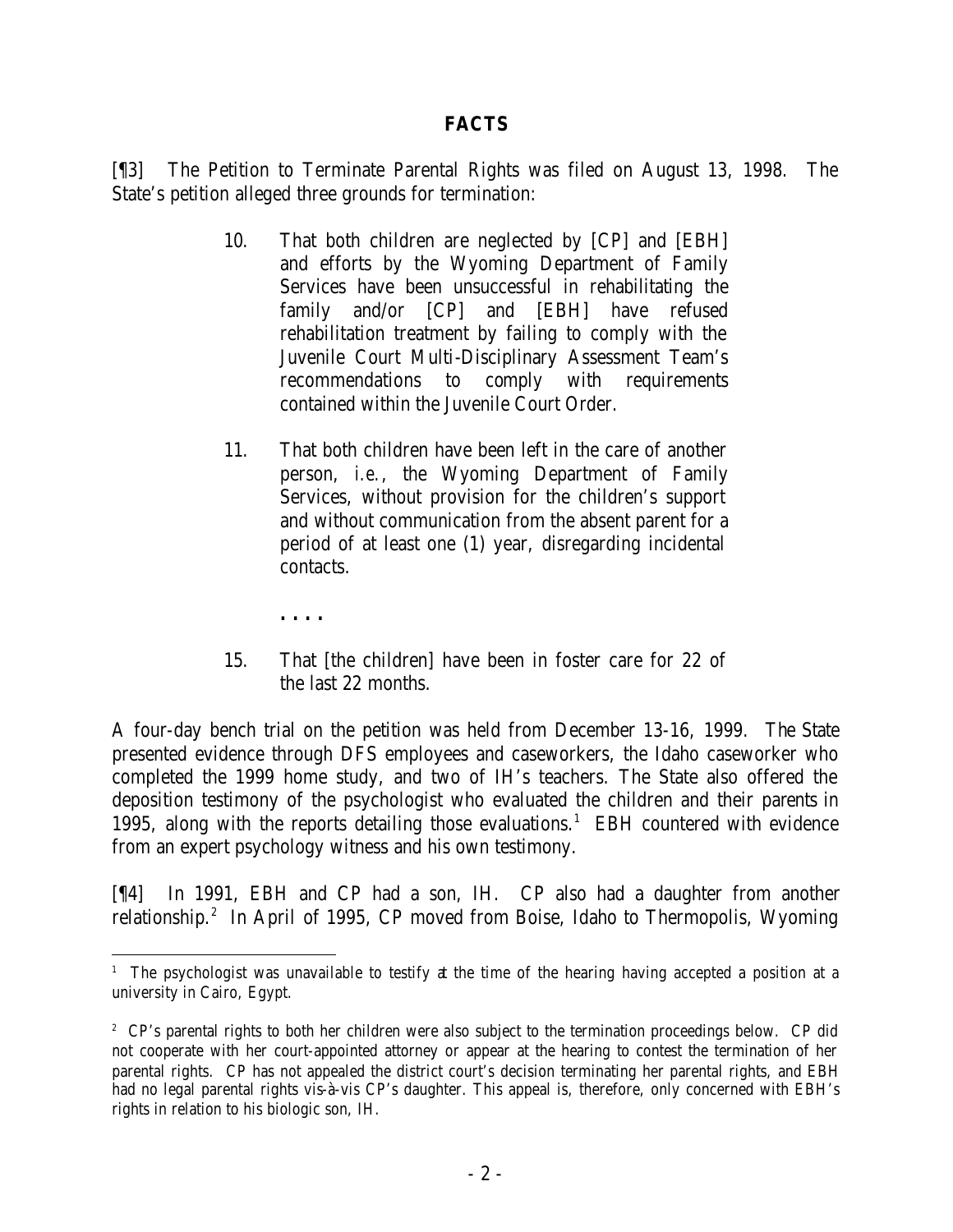with her daughter and son. In May, the Department of Family Services began investigating reports of neglect and lack of supervision. The reports alleged that CP was leaving the children alone in her apartment and having someone drop by to check on them. CP would also leave her children with neighbors and disappear for long periods of time. At the time, CP was drinking heavily. On June 2, 1995, CP was placed in emergency detention after threatening suicide. On June 10, CP was arrested for public intoxication. Her arrest led to the discovery that CP had left the children with an intoxicated acquaintance. The children were taken into protective custody that evening and placed with a foster family. Based on the events of June 10, DFS substantiated general neglect on June 12.

[¶5] On September 27, 1995, DFS substantiated psychological and emotional neglect of the children.<sup>3</sup> The substantiation was based on the case history and a psychological evaluation of the children and their parents. The psychologist who examined IH concluded that he was "a severely delayed, presently Mildly Mentally Retarded youngster with especially profound expressive language and verbal reasoning skill deficits, who appears to come from a background deficient in basic psychosocial nurturance and academicallyrelated and intellectually-related stimulation." The psychologist warned:

> Without intensive remediation for his developmental delays and his psychosocial deficits coupled with intensive family intervention to restore him to some form of safe, stable, consistent household environment, this youngster will grow up to have grave, even debilitating adaptive or life-skill deficits, and may well be on his way already to developing an abusive, explosive or excessively aggressive and dysfunctional personality style.

IH's preschool teacher noted that he would approach total strangers, hug them, and tell them that he loved them. Later, the Director of Special Services for Hot Springs School District No. 1 indicated that IH's cognitive abilities and IQ scores had improved substantially by 1998.

[¶6] IH's father, EBH, has a long history of criminal activity, including convictions for grand larceny, first degree burglary, and domestic violence. EBH also has an extensive history of abusing drugs, including alcohol, marijuana, and methamphetamine. The State's

 3 The record indicates that a "shelter care" hearing was held based on the substantiations of neglect. *See* Wyo. Stat. Ann. §§ 14-3-401 *et seq.* (LexisNexis 2001). The record does not reveal the results of that hearing. However, since the children have remained continuously in the custody of the State since June 10, 1995, we assume that the children were adjudged neglected at that time. *See* Wyo. Stat. Ann. § 14-3-429 (LexisNexis 2001).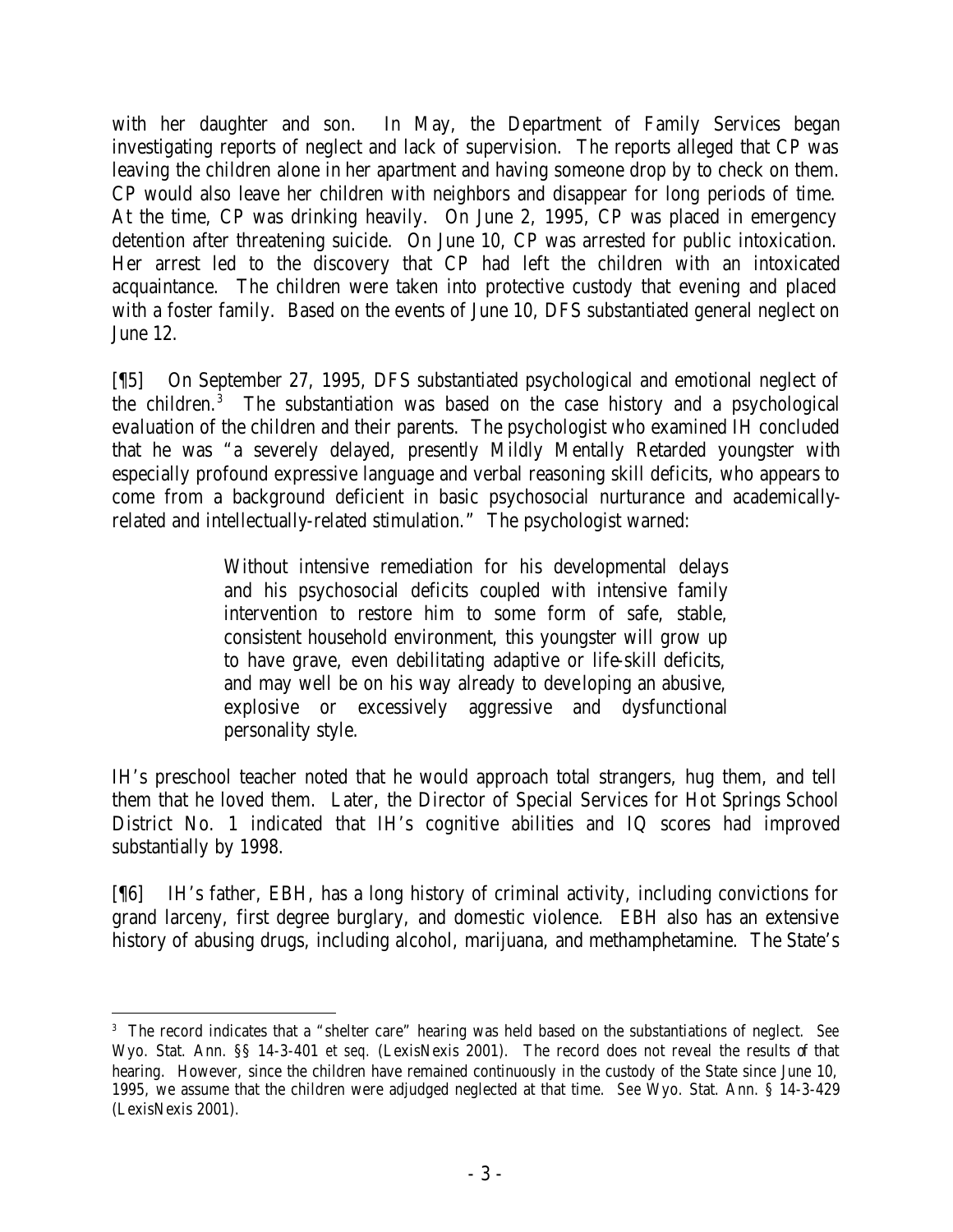psychiatrist examined EBH shortly after IH was taken into protective custody in 1995 and reached the following conclusions:

> The results of this evaluation suggested [EBH] to be a grossly disturbed, characterologically fixated man of average overall intellect who may have signs of clinical hyperthyroidism, but more likely suffers from the residual affects [*sic*] of long-term injectable amphetamine abuse – with a strong hint of dependency continuing into the future . . . [.] . . . [H]e appears to be grossly self-centered and grandiose in his selfassessments, to be highly unrealistic in terms of evaluating himself as a social entity, and to have the marks of primary psychopathy that often are found in convict populations . . . [.] . . . There appear to be several areas of functional deficit for this gentleman that could gravely interfere with his ability to serve as a proper, facilitative, optimally-healthy parent figure: his odd, schizotypal thinking and interactive style; his vulnerability to resumed amphetamine abuse; his vulnerability to resumed criminality (and consequent possible return to prison); his history of failure to comply with probation, leading again to a return to prison on several occasions; and most immediately, his admitted discomfort in discharging the parenting duties of a single male parent for a toddler.

> This examiner could not in good conscience recommend this gentleman as the primary custodial parent at this point.

The State's psychiatrist suggested a long-term treatment plan for EBH that included intensive psychotherapy for his psychopathy and narcissism, medical treatment for his hyperthyroidism, and drug treatment including random testing.

[¶7] A multidisciplinary assessment team (MAT or team) was assembled consisting of various DFS personnel, the children's parents, EBH and CP, a school and mental health representative, and a guardian ad litem. The MAT set forth goals and objectives with the stated aim of reuniting IH and his sister with their parents. The team identified several issues EBH would have to address to facilitate the return of his son: EBH was to remain sober and drug-free, regularly attend alcohol/drug counseling and submit to random testing, establish and maintain a permanent residence, attend parenting classes, and pay child support.

[¶8] Although EBH traveled from Boise to Thermopolis immediately after IH was taken into protective custody in June of 1995, EBH's cooperation and compliance with the MAT directives was sporadic to non-existent over the next four years. EBH never voluntarily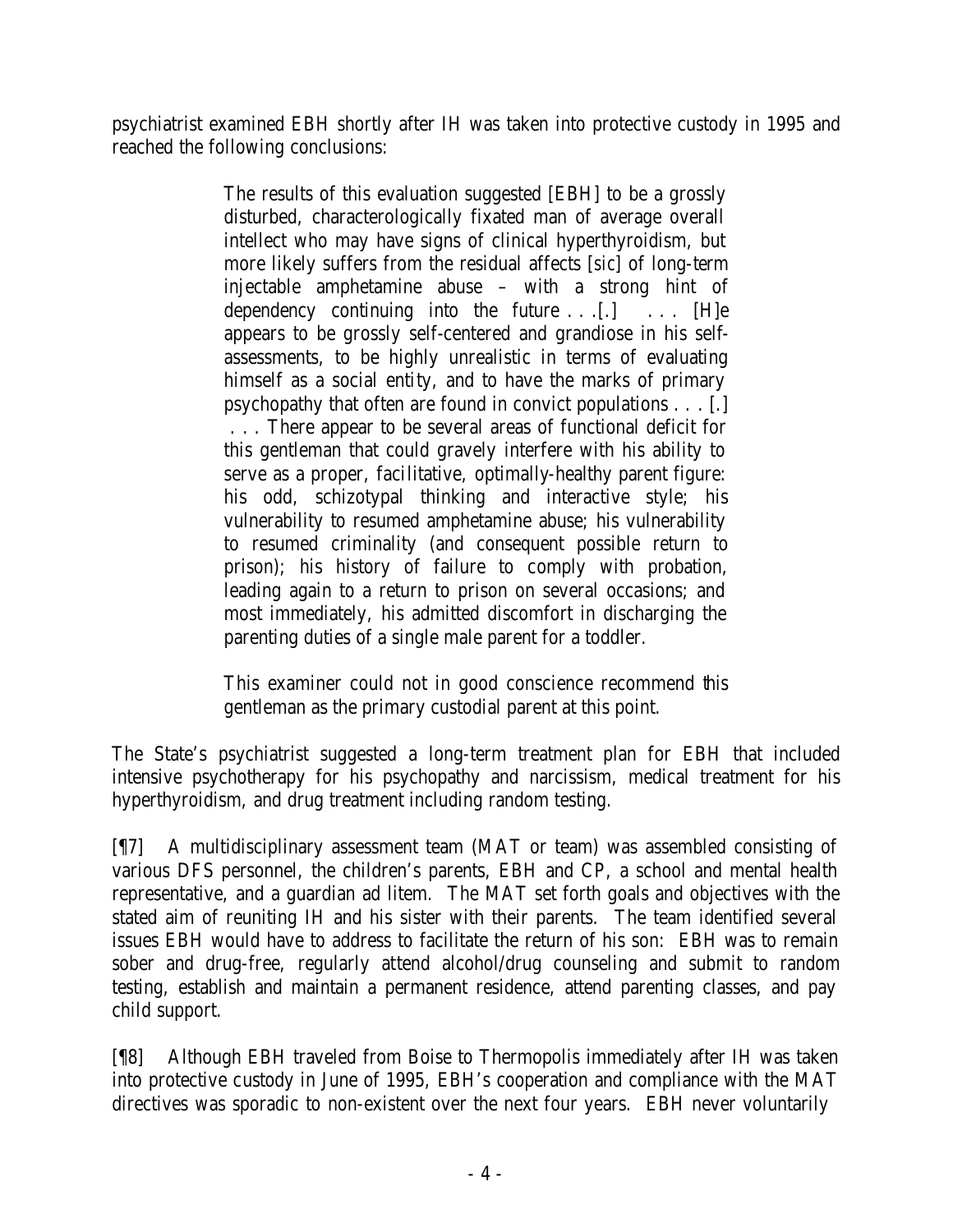made a child support payment.<sup>4</sup> He attended one parenting class and received low marks for participation. At one point, EBH was evaluated by a substance abuse center. The MAT plans specifically required EBH to grant a release to DFS for the results of his examination; however, EBH rescinded the release and refused DFS access to the results of the examination. EBH did begin to receive professional counseling in October of 1999, just prior to the termination hearing in December. In addition, EBH failed to establish a stable address, moving several times between various residences in Idaho and Washington during this period.

[¶9] Initially, EBH maintained contact with IH and his sister. During 1995, EBH traveled from Idaho to Thermopolis to make in-person visits on eight occasions. In 1996 from January to July, EBH had twelve telephone visits and three in-person visits. On July 22, 1996, EBH was late for a scheduled telephone visit, and the children refused to take his call. On July 25, all visitations between EBH and the children were stopped by court order for 90 days. The non-visitation period was ended early on October 16, 1996, and EBH was informed that he could begin letter contact. Nevertheless, once his visitation rights were restored, EBH did not contact IH until November 10, 1998. Earlier in April 1998, DFS even offered to pay for transportation to bring EBH to Thermopolis. EBH never accepted the offer. From November 10, 1998, until the filing of the petition to terminate his parental rights in August of 1999, EBH had four telephone visits and one in-person visit. EBH did send Christmas and birthday gifts for IH in January of 1999. He also sent a valentine, an Easter gift, and a package between February and April of 1999. In November of 1999, the court stopped all in-person visitations because of violent and destructive behavior by IH that manifested itself after visitations with EBH.

[¶10] DFS attempted several home studies in order to determine whether it was feasible and appropriate to place IH with his father or other relatives in Idaho. The first two home studies were not completed. EBH objected to a planned home study on CP's sister because of her alleged drug usage and dealing at the residence. On another occasion, EBH refused to give his home address to the Idaho authorities, preventing them from conducting a home study. Ultimately, a home study was completed by the Idaho Department of Health and Welfare on December 3, 1999, just prior to the termination hearing. At the time of that study, EBH had entered into a relationship with SR, which would culminate in their marriage. SR had six children of her own from previous relationships, and four of the children resided with her and EBH at the time of the study. EBH indicated that SR would be the primary caregiver if IH came to live with them. The report noted that SR had an extensive child protection record in Idaho with 23 referrals, 20 of which resulted in investigations. There have been at least five substantiated referrals of SR relating to lack of supervision and neglect. Idaho refused to recommend IH's placement with EBH and SR because of "significant concerns for the well being of [IH] if placed with [EBH]."

 4 After the petition for termination was filed, EBH asked DFS if his child support arrearage could be waived if he would relinquish his parental rights. He was informed that it could not be.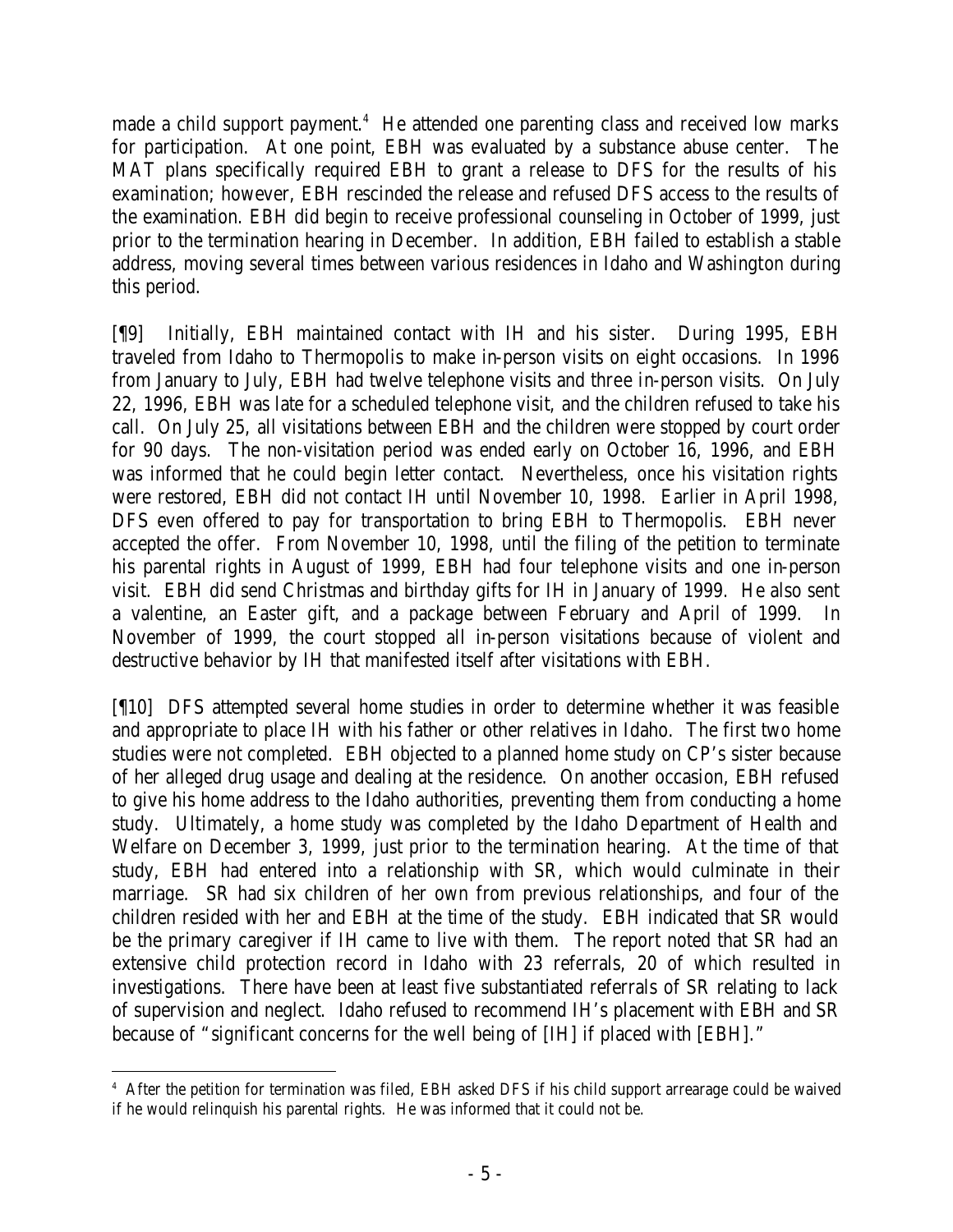[¶11] Dr. Charles Rice, EBH's expert, testified about EBH's personal and family history. He detailed EBH's alcoholism, drug usage, physical abuse and neglect on the part of his parents, prison time, and physical disabilities including dyslexia and hyperthyroidism. The expert concluded that EBH was "co-dependent" and was "poly substance" abuse dependent, in remission with antisocial behavior, and had obsessive-compulsive personality disorder traits with "avoidant and schizoid personality features." The expert also had a brief interview with IH and administered several basic psychological drawing tests. The interview and tests were limited to a determination of IH's perceptions of his father. Dr. Rice testified that IH had generally positive perceptions of his father.<sup>5</sup>

[¶12] In his testimony at the termination hearing, EBH admitted to using illegal drugs with IH's mother. However, EBH indicated that he had been drug-free for two years until a three- to four-month relapse in 1991. Except for another brief relapse in 1997, EBH claimed he had remained drug-free since the 1991 relapse. He also admitted to his criminal history and past incarcerations, including a parole violation resulting in ten months in a work release facility, when IH was two years old. Nevertheless, EBH opined that he could provide the appropriate level of care and a stable home environment for IH with his new wife and her children.

[¶13] The district court concluded that the State had proven each of its allegations by clear and convincing evidence, and that the termination of EBH's parental rights was in the best interests of IH, and granted the State's petition to terminate parental rights. EBH has now appealed that decision to this Court.

## **STANDARD OF REVIEW**

[¶14] Our standard for reviewing the grant of a petition to terminate parental rights was set forth in *In re JL*, 989 P.2d 1268, 1270-71 (Wyo. 1999):

> We have held that the right to associate with one's family is a fundamental liberty under both the United States Constitution and Article 1, Sections 2, 6, 7, and 36 of the Wyoming Constitution. *DS v. Department of Public Assistance and Social Services*, 607 P.2d 911, 918 (Wyo. 1980). In *Matter of GP*, 679 P.2d 976, 982 (Wyo. 1984) our standard of review was set forth as follows:

 Strict scrutiny is the test which will be employed when balancing a fundamental right against a

<sup>&</sup>lt;sup>5</sup> Dr. Rice prepared a report based on his interview and tests with IH. The report was admitted into evidence but was not made a part of the record on appeal.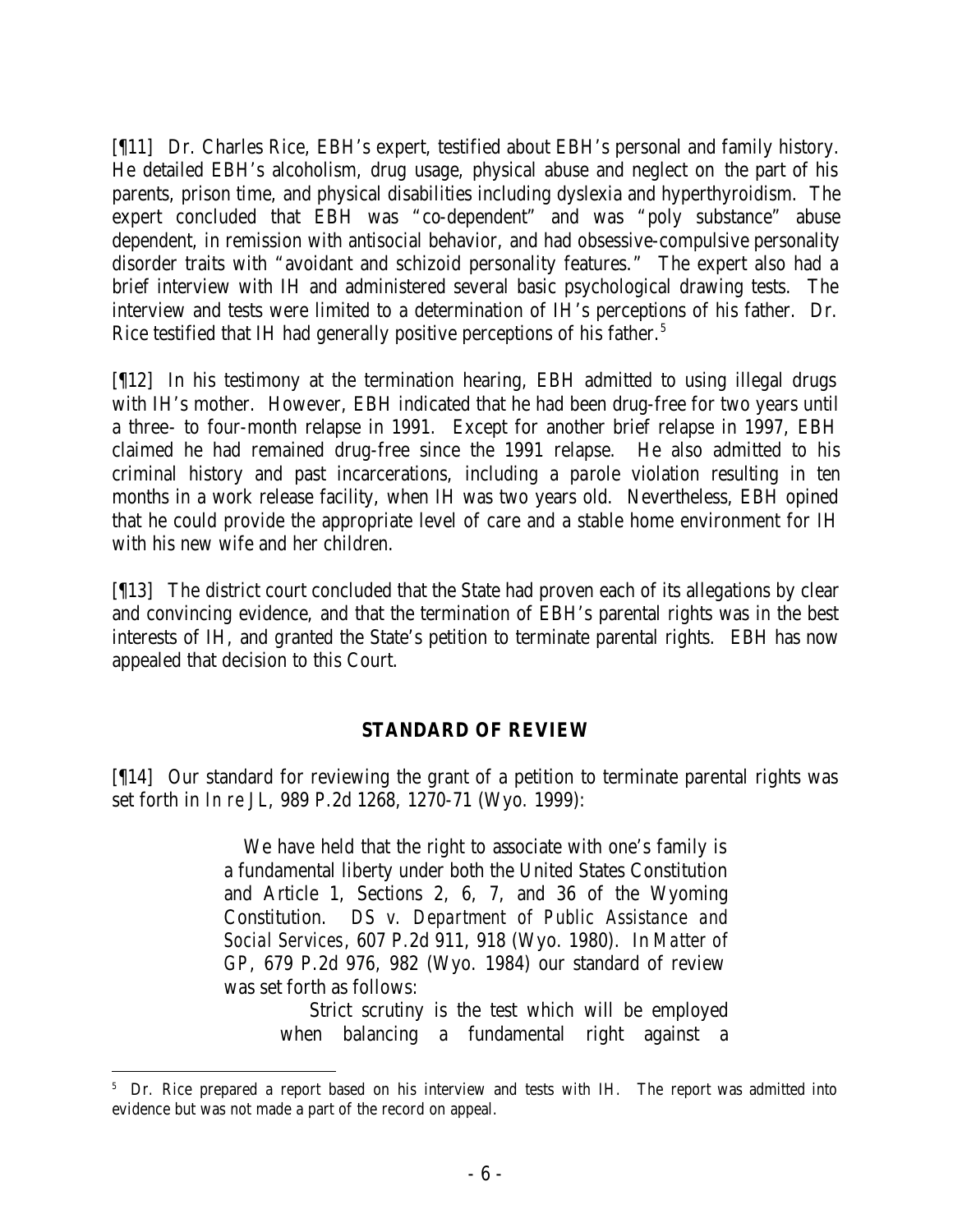compelling state interest, which interest is, in this case, the welfare of the children. The compelling state interest having been established, it is necessary to prove that the method sought to achieve it is the least intrusive of those methods by which the state's interest can be fulfilled. *State in Interest of C*, Wyo., 638 P.2d 165 (1981) [citations omitted].

 The evidence which will countenance a termination must be clear and convincing (§ 14-2-309(a), supra). We explained what we mean by "clear and convincing" evidence in *Thomasi v. Koch*, Wyo., 660 P.2d 806, 811-812 (1983), where we said:

 "\* \* \* This court previously has adopted language to this effect:

> " '\* \* \* When the evidence is such that the mind readily reaches a satisfactory conclusion as to the existence or nonexistence of a fact in dispute, then the evidence is, of necessity, clear and satisfactory.' *Continental Sheep Co. v. Woodhouse*, 71 Wyo. 194, 202, 256 P.2d 97 (1953), quoting language found in *Good Milking Mach. Co. v. Galloway*, 168 Iowa 550, 150 N.W. 710, 712 (1915).

"We further have said that clear and convincing evidence is 'that kind of proof which would persuade a trier of fact that the truth of the contention is highly probable.' *MacGuire v. Harriscope Broadcasting Co.*, Wyo., 612 P.2d 830, 839 (1980)."

*See also Matter of ZKP*, 979 P.2d 953 (Wyo. 1999). We accept as true the evidence of the successful party, leave out of consideration the evidence of the unsuccessful party in conflict therewith, and give the evidence of the successful party every favorable inference which may fairly and reasonably be drawn therefrom. *Id*.; *DS*, 607 P.2d at 918.

#### **DISCUSSION**

[¶15] Wyoming's statute setting forth the grounds for termination of the legal parent-child relationship provides, in relevant part: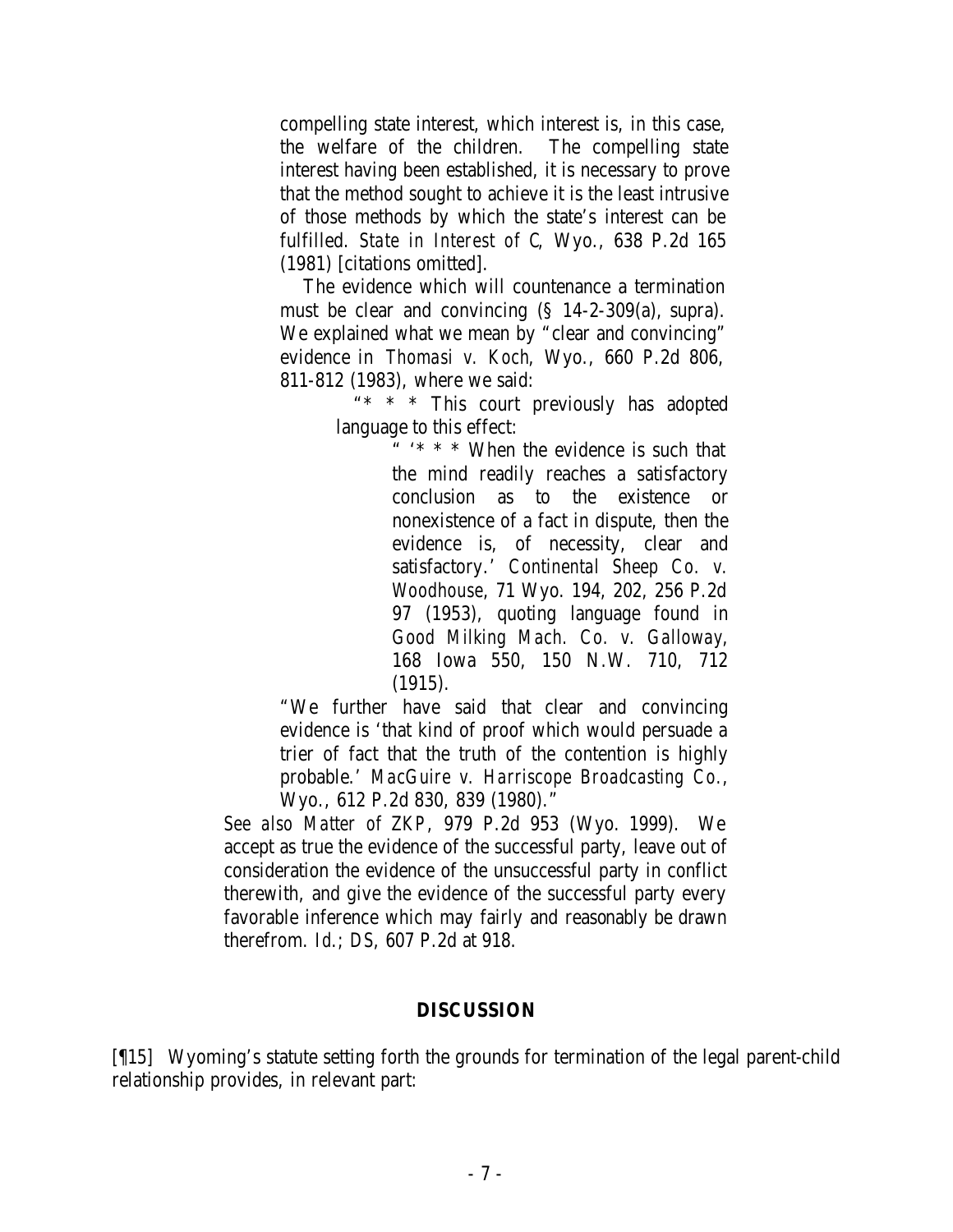(a) The parent-child legal relationship may be terminated if any one (1) or more of the following facts is established by clear and convincing evidence:

(i) The child has been left in the care of another person without provision for the child's support and without communication from the absent parent for a period of at least one (1) year. In making the above determination, the court may disregard occasional contributions, or incidental contacts and communications;

. . . . (iii) The child has been abused or neglected by the parent and reasonable efforts by an authorized agency or mental health professional have been unsuccessful in rehabilitating the family or the family has refused rehabilitative treatment, and it is shown that the child's health and safety would be seriously jeopardized by remaining with or returning to the parent;

(v) The child has been in foster care under the responsibility of the state of Wyoming for fifteen (15) of the most recent twenty-two (22) months, and a showing that the parent is unfit to have custody and control of the child.

Wyo. Stat. Ann. § 14-2-309(a)(i), (iii), and (v) (LexisNexis 2001). The State's allegations in support of the petition to terminate EBH's parental rights were based on all three of these grounds, although the statute requires clear and convincing proof of only one to effectuate termination. The district court found clear and convincing evidence to support termination on all three grounds. In his brief, EBH directly addresses the district court's decision only in regard to Wyo. Stat. Ann. § 14-2-309(a)(i), while implicitly arguing against the application of the other two grounds. Our review of the record, however, convinces us that clear and convincing evidence exists in support of the termination of EBH's parental rights to IH on all three grounds cited by the district court.

. . . .

[¶16] EBH's argument against the district court's evidentiary conclusions in support of the decision to terminate parental rights consumes less than a single, double-spaced page of his brief. Specific to Wyo. Stat. Ann. § 14-2-309(a)(i), EBH contends that the statutory provision is inapplicable because he did not leave his child in the care of another and "[a]lthough, [EBH's] financial support and communication were sporadic, these elements were not precedent to leaving the children in the care of another person." Implicitly,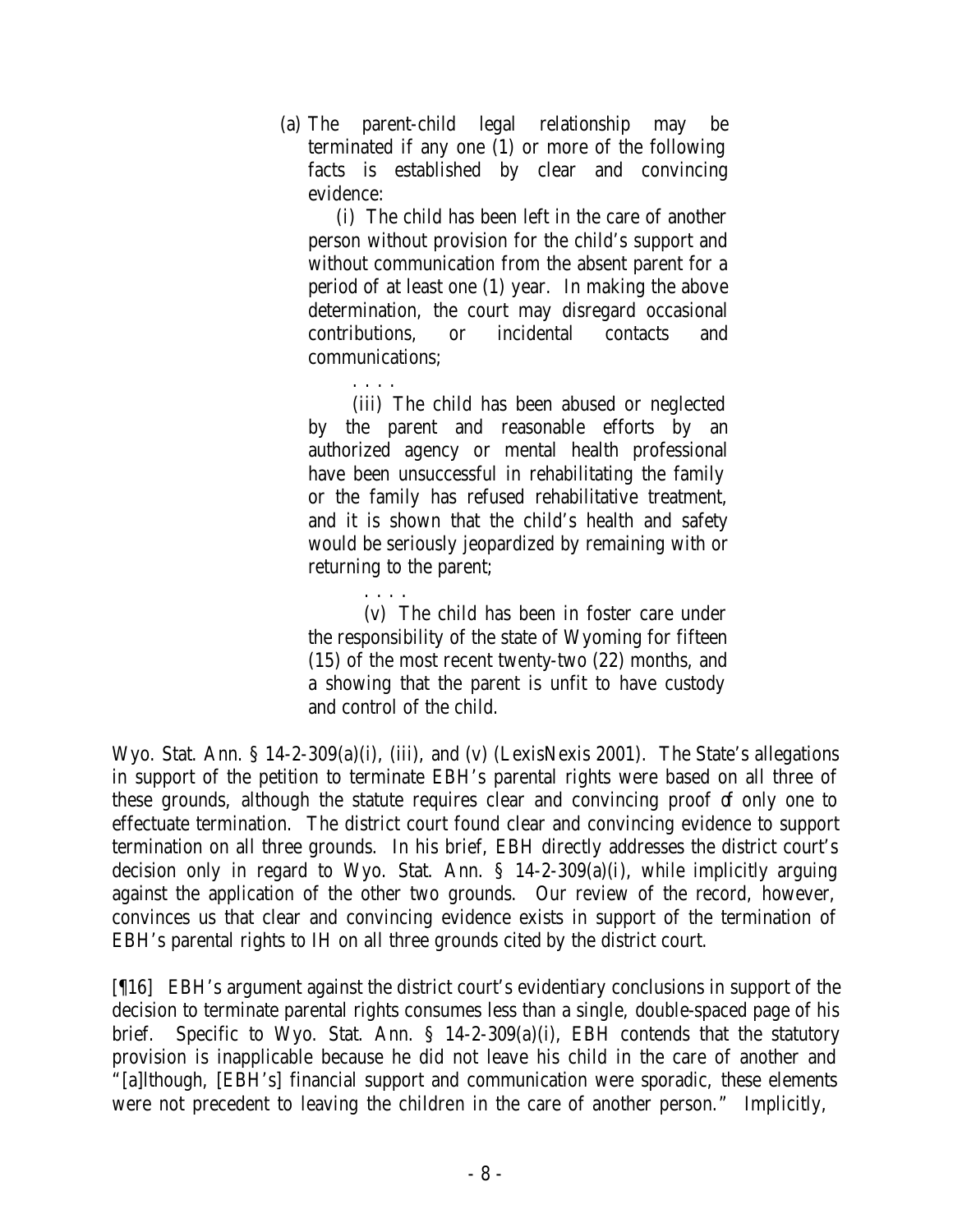EBH argues that there is no evidence that he personally neglected IH (Wyo. Stat. Ann. § 14-2-309(a)(iii)) or that he was an unfit parent (Wyo. Stat. Ann.  $\S$  14-2-309(a)(v)).

[¶17] We begin with EBH's argument that Wyo. Stat. Ann. § 14-2-309(a)(i) was inapplicable to his situation. Our resolution requires us to refer to our standards for interpreting statutory language:

> [W]e look first to the plain and ordinary meaning of the words to determine if the statute is ambiguous. *Olheiser v. State ex rel. Worker's Compensation Div.*, 866 P.2d 768, 770 (Wyo. 1994), citing *Parker Land & Cattle Co. v. Game & Fish Comm'n*, 845 P.2d 1040, 1042-43 (Wyo. 1993). A statute is clear and unambiguous if its wording is such that reasonable persons are able to agree on its meaning with consistency and predictability. *Parker Land & Cattle*, at 1043. Conversely, a statute is ambiguous if it is found to be vague or uncertain and subject to varying interpretations. *Id.* \* \* \* Ultimately, whether a statute is ambiguous is a matter of law to be determined by the court. *Id.*

. . . .

When a statute is sufficiently clear and unambiguous, we give effect to the plain and ordinary meaning of the words and do not resort to the rules of statutory construction. *Tietema v. State*, 926 P.2d 952, 954 (Wyo. 1996); *Butts v. State Board of Architects*, 911 P.2d 1062, 1065 (Wyo. 1996). Instead, our inquiry revolves around the ordinary and obvious meaning of the words employed according to their arrangement and connection. In doing so, we view the statute as a whole in order to ascertain its intent and general purpose and also the meaning of each part. "We give effect to every word, clause and sentence and construe all components of a statute *in pari materia*." *Parker*, 845 P.2d at 1042.

*Murphy v. State Canvassing Board*, 12 P.3d 677, 679 (Wyo. 2000) (citing *Campbell County School District v. Catchpole*, 6 P.3d 1275, 1284 (Wyo. 2000)).

[¶18] EBH's claim that he did not leave his child in the care of another – IH was taken from his estranged significant other, CP – is irrelevant in reference to the plain language of Wyo. Stat. Ann. § 14-2-309(a)(i). The statute simply requires the child to have "been left in the care of another person[.]" There is no specification of fault or explanation for why the child has been left in the care of another person. The undisputed fact is that IH was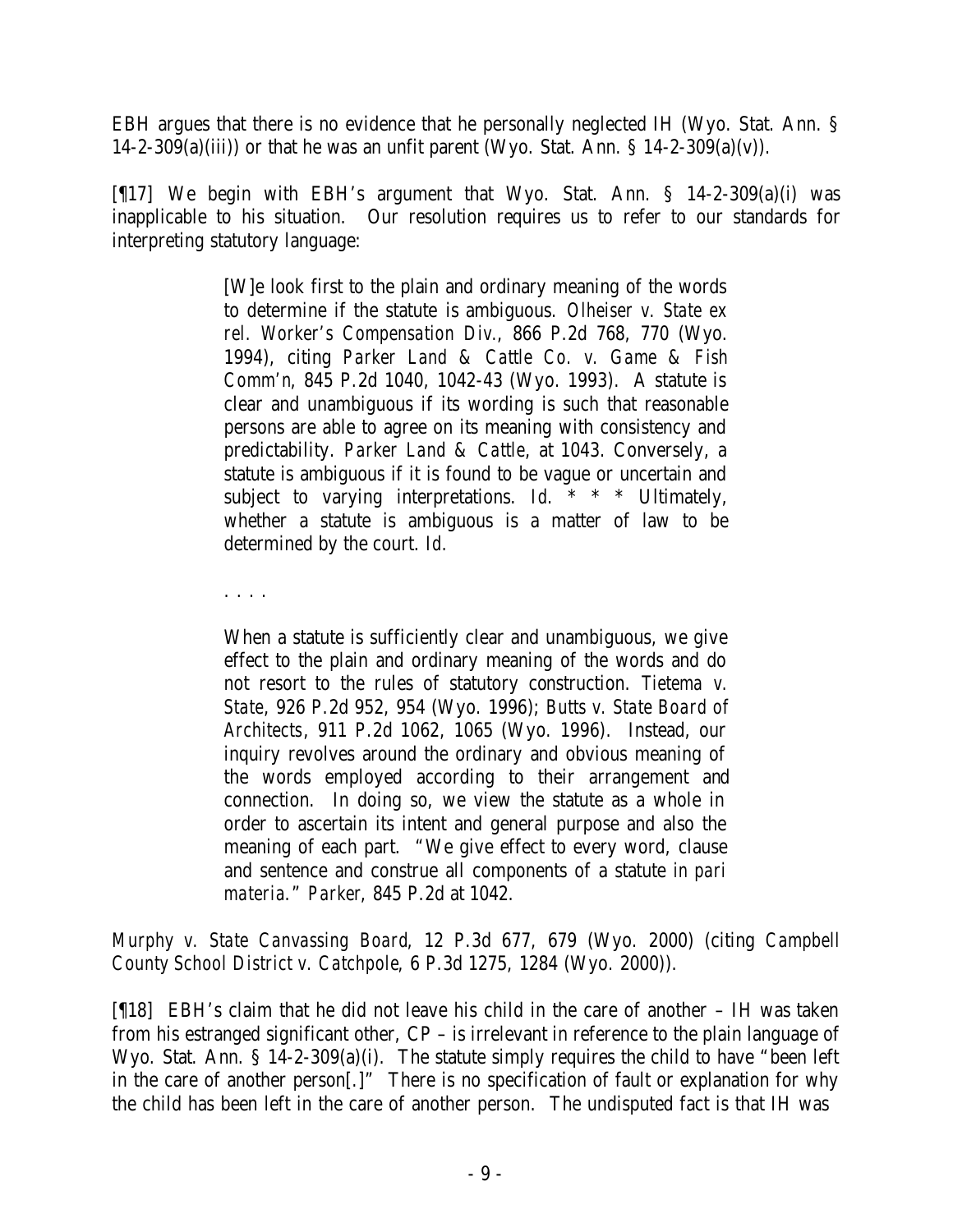left in the care of another person, DFS, not the absent parent. That is all the statute requires.

[¶19] Next, we consider EBH's contention that his communication and support of the child, while sporadic, was not precedent to leaving the child in the care of another. Apparently, EBH is assuming that the failure to provide support and communication to the child is the *grounds* for having the child taken into the care of another and is arguing that he supported and communicated with his child prior to IH being taken into protective custody. This is an incorrect assumption under the plain language of the statute. The statute unambiguously uses the phrases, "The child has been left in the care of another person" and "without provision for the child's support and without communication from the absent parent" with "for a period of at least one (1) year," to refer to contemporaneous conditions. In other words, the phrase, "for a period of at least one (1) year," applies to each of the three preceding elements of the statute. For termination to lie under this subsection, it must be demonstrated by clear and convincing evidence that the child has been in the care of another without provision for support or communication from the absent parent for one year. The statute is referring to a concurrent condition, not a precedent one.

[¶20] As noted, we found clear and convincing evidence in the record to support all three of the grounds cited by the district court in granting the termination petition. We will review each of those grounds and the evidence in the record supporting the district court's conclusions. First, there is clear and convincing evidence supporting termination of EBH's parental rights pursuant to Wyo. Stat. Ann. § 14-2-309(a)(i). IH was in the care of DFS from the time he was taken into protective custody on June 10, 1995, through at least the dates of the termination hearing in December of 1999. The record clearly demonstrates that EBH went from October 16, 1996, until November 10, 1998, without having any contact whatsoever with IH. Further, EBH has never voluntarily paid a single cent in child support for IH despite court orders compelling him to do so. $6$  These facts are uncontradicted in the record and constitute clear and convincing evidence for termination under § 14-2-309(a)(i).

[¶21] Section 14-2-309(a)(iii), as it relates to the circumstances of this case, allows for termination of a parent-child relationship if it is shown by clear and convincing evidence that the child has been neglected, reasonable efforts to rehabilitate the family were unsuccessful or refused, and returning to the parent would seriously jeopardize the child's health and safety. "Neglect" with respect to a child under this subsection means:

> (vii) … a failure or refusal by those responsible for the child's welfare to provide adequate care, maintenance, supervision,

 <sup>6</sup> The only child support the State ever received for IH was from a single, involuntary tax intercept on EBH's paycheck.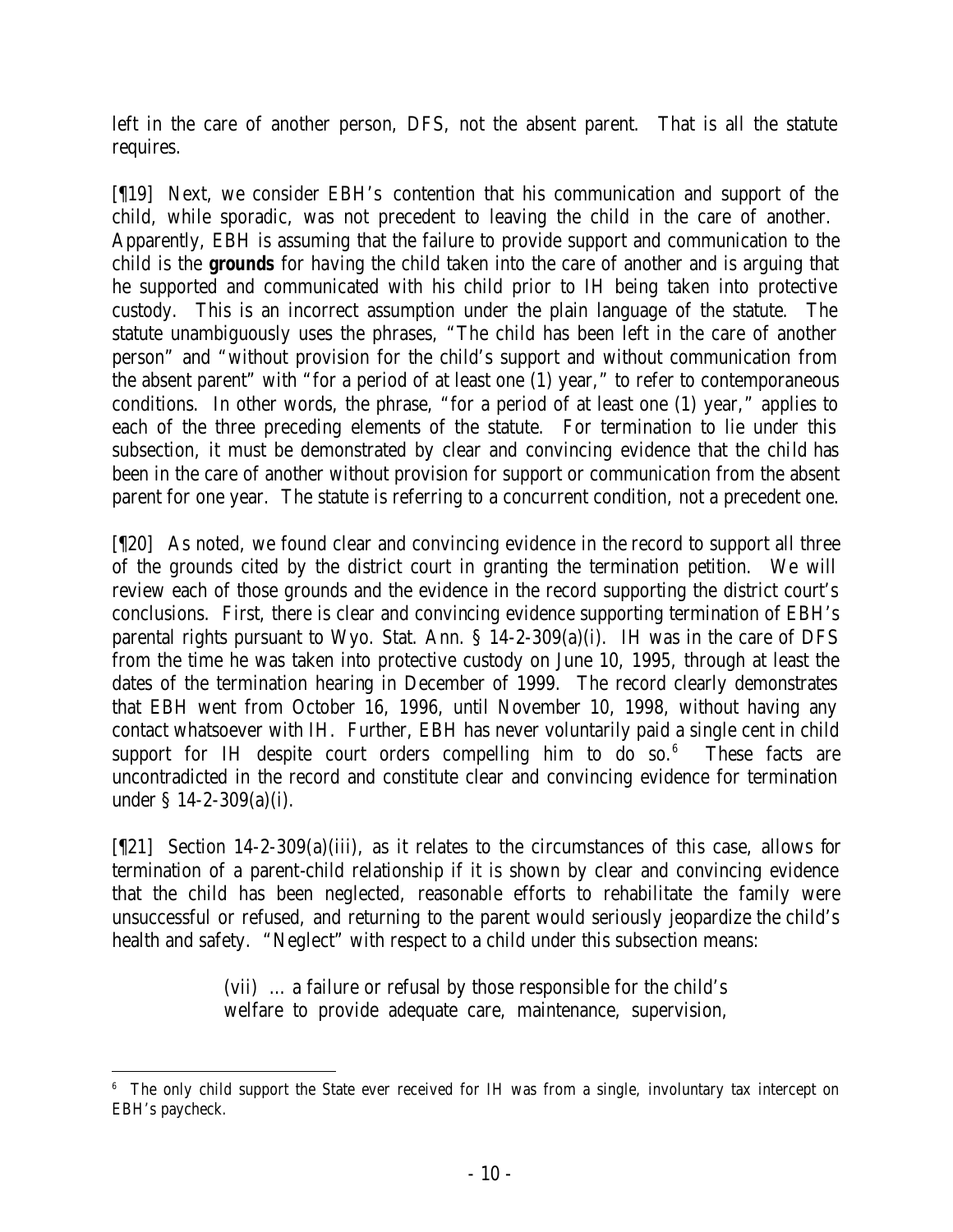education or medical, surgical or any other care necessary for the child's well being.

Wyo. Stat. Ann. § 14-3-202(a)(vii) (LexisNexis 2001). EBH argues that it was CP that neglected IH, and there is no evidence that he did. DFS substantiated neglect and lack of supervision on the part of CP that was the basis for the initial decision to take IH into protective custody. However, the record also shows that on September 27, 1995, DFS substantiated psychological and emotional neglect of the children that went beyond the initial basis for protective custody. As noted in the facts above, the psychological exam of IH revealed a child with profound language and verbal skill deficits and who was from a background deficient in basic psychological nurturance and academic and intellectual stimulation. The psychologist concluded from his examination of EBH that he had severe deficiencies that affected his ability to provide adequate care to IH, and it was recommended that EBH not be the primary custodial parent. Furthermore, IH had resided in the same household with his parents, EBH and CP, from his birth on January 3, 1991, until sometime in April of 1995. It is a reasonable inference to draw from these facts that IH's developmental, psychological and emotional deficiencies were the result of neglect on the part of both parents with whom the child had been living.

[¶22] EBH also failed to cooperate with attempts to rehabilitate the family unit. The conditions set forth by the MAT were designed to enhance EBH's parenting ability and to provide a safe, stable home environment for IH. EBH, however, consistently failed to cooperate with the MAT. EBH failed to: provide proof that he was not using drugs or alcohol, grant a release to DFS for the results of a substance abuse evaluation, establish a stable home and refusing on several occasions to provide DFS with his current address, and obtain professional counseling until October of 1999 – four years after IH was taken into protective custody, over one year after the petition for termination had been filed and only two months before the hearing on the petition. The record clearly and convincingly establishes that the rehabilitative efforts were unsuccessful.

[¶23] Section 14-2-309(a)(iii) also requires a showing that the child's health and safety would be seriously jeopardized by a return to the parent. There is no question that IH was a significantly troubled child with special needs and care required when he was taken into protective custody. Testimony indicated that IH would react to visits with EBH with incidents of extreme violent behavior. The State's psychologist indicated in 1995 that EBH did not have the necessary parental skills to have custody of IH. The evidence in the record supports a conclusion that EBH had not acquired those necessary skills in the time between 1995 and the termination hearing in December of 1999. Indeed, all of the evidence indicates that placing IH with EBH would seriously jeopardize IH's health and safety. EBH planned to have IH live in Idaho with him and his new wife, SR, and her children. EBH indicated that SR would be IH's primary care giver. However, EBH's new wife has an extensive history of neglect and lack of supervision of her own children. The Idaho Department of Health and Welfare refused to recommend placement of IH in that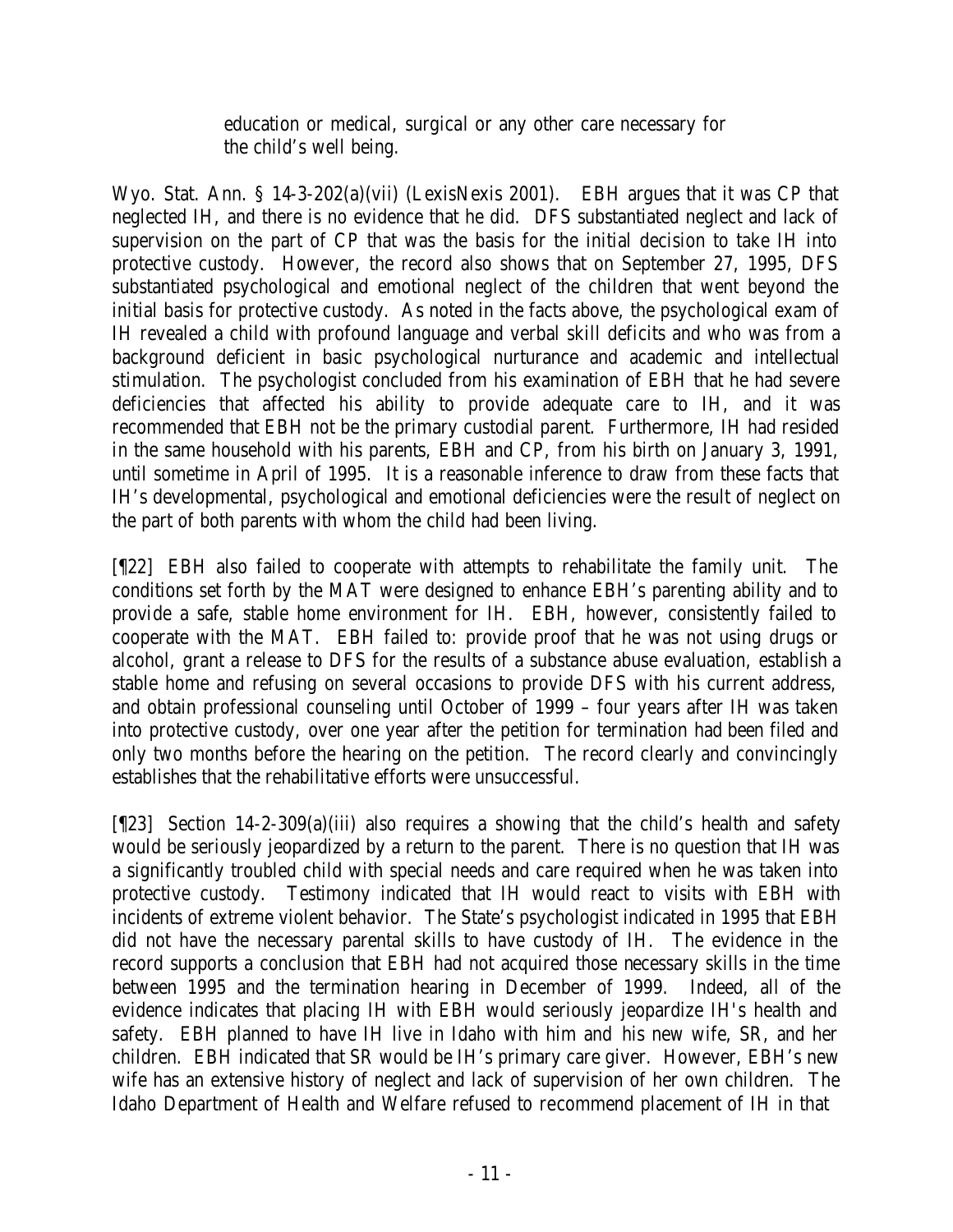household citing significant concerns relating to the well being of IH if placed into that circumstance. There is clear and convincing evidence that placement of IH with EBH would seriously jeopardize his health and safety.

[¶24] The third of the grounds cited by the district court in support of its decision terminating EBH's parental rights was Wyo. Stat. Ann. § 14-2-309(a)(v), which requires the child to have been in foster care under the responsibility of the State of Wyoming for 15 of the most recent 22 months and a showing that the parent is unfit to have custody and control of the child. IH has been in foster care under the responsibility of the State of Wyoming (DFS) continuously since he was taken into protective custody in June of 1995 through the termination hearing. For the reasons noted above, we also find that there is clear and convincing evidence that EBH was unfit to have custody and control of IH.

[¶25] EBH raises three additional issues, two of which he characterizes as due process violations. First, he claims he was denied due process because DFS failed to provide a clear statement of the consequences for failure to bring child support arrears current. Second, he argues he was also denied due process because DFS failed to inform him that it was changing the goal of the process from family reunification to long-term foster care or adoption. Finally, EBH contends that DFS failed to follow its own rules when it did not seek alternative foster care placement of IH in Idaho. None of these issues were raised before the district court. Normally, we decline to address issues that are raised for the first time on appeal. *Cooper v. Town of Pinedale*, 1 P.3d 1197, 1208 (Wyo. 2000). There are two exceptions to this rule: when the issue raises jurisdictional questions or when the issue is of such a fundamental nature that it must be considered. *Id*. Given the importance attached to a fundamental right like the parent-child relationship, we will give EBH the benefit of the doubt and briefly discuss each of the issues he has raised.

[¶26] In his first issue, EBH claims DFS failed to provide him with a clear statement relating the consequences of his failure to bring child support arrears current. He insists that this action denied him due process. In support of his position, EBH cites Wyo. Stat. Ann. § 1-22-110(b) (LexisNexis 2001), which provides:

> Any petition filed pursuant to paragraphs  $(a)(iv)$  or  $(ix)$  of this section shall contain a clear statement of the consequences of the respondent's failure to bring the support obligation current.

EBH acknowledges that the statute applies only to nonconsensual adoptions and not to termination proceedings. He suggests, however, that he is entitled to receive the same due process protections as those being subjected to a nonconsensual adoption.

[¶27] Our review of the record indicates that EBH received notice sufficient to make him aware that his failure to pay child support could lead to the termination of his parental rights. The MAT plan EBH signed in October of 1997 clearly states that failure to abide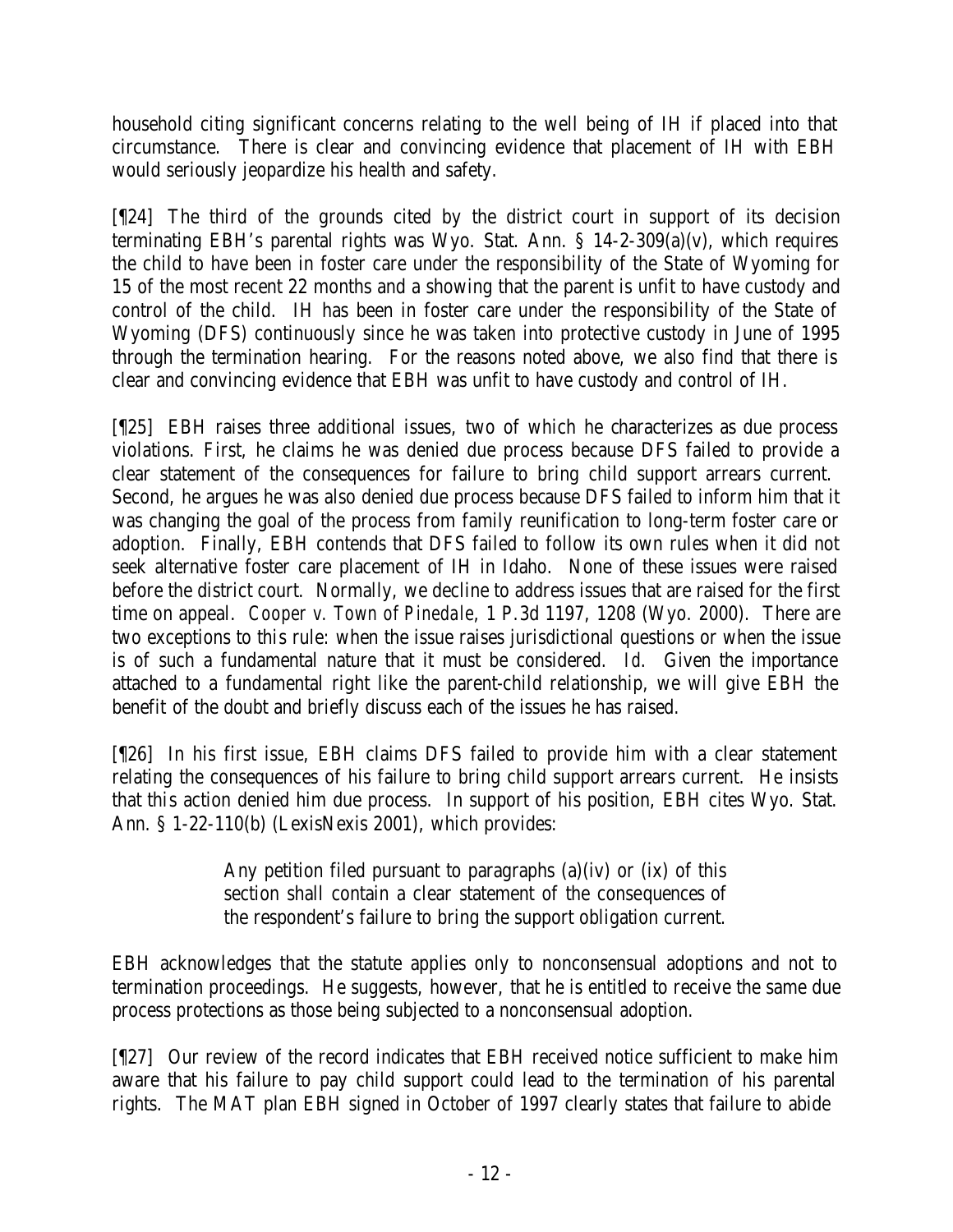by the plan could result in long-term foster care for the child or termination of parental rights. Furthermore, the petition to notify was filed in August of 1998 and, as we noted above, one of the grounds cited for termination was the failure to pay child support. Between the date the petition was filed and the termination hearing in December 1999, DFS continued to attempt to rehabilitate the family. EBH had notice for almost 16 months prior to the termination hearing that his failure to make those payments would be one of the grounds for termination. Nevertheless, EBH chose not to make the requisite child support payments. We conclude that EBH had enough notice of what was required of him to satisfy due process considerations.<sup>7</sup>

[¶28] In his next issue, EBH complains that he was denied due process when DFS failed to inform him of the decision to change its goal from family reunification to long-term foster care or adoption. He argues that this change necessarily implies a determination to terminate his parental rights. EBH points out that the change occurred near the time that his visitation rights were restricted from July to October of 1996. While his brief is not clear, EBH seems to be suggesting that the timing of the no-contact period was designed to create "emotional distance" between him and his child without informing him of the consequences of not re-establishing contact with IH. Apparently, EBH is arguing that the no-contact period was part of a greater plan by DFS to force a termination of his parental rights.

[¶29] We are at a loss to completely understand EBH's position, but our review of the record suggests that there were no improprieties occasioned by DFS, and EBH was well aware of the change in the goals. The records of the MAT meetings show that EBH was in attendance, or appearing by phone, when the goals of the team were discussed. The team coordinators testified that EBH received notice of all me etings and received copies of the case plans. Furthermore, the no-contact period was not counted when assessing EBH's contacts with his child for purposes of Wyo. Stat. Ann. § 14-2-309(a)(iii). After the nocontact period expired, EBH had no contact with his child from October 16, 1996, until November 10, 1998. Nothing DFS did prevented EBH from contacting IH. In point of fact, DFS even offered in April of 1998 to pay for EBH's transportation to and from Thermopolis for the sole purpose of visiting his son. EBH never took up that offer. There comes a time when a person must accept responsibility for his own actions. Nobody but EBH is responsible for his lack of contact with his son.

[¶30] In his final issue, EBH argues that DFS failed to follow its own rules when it did not seek alternative foster care placement in EBH's home state of Idaho. EBH points to the Department of Family Services Division of Youth Services Child Protection Rules Chapter 3, Section 4(d)(iv), which states the "placement plan will include the following:

 7 We also note that even if we had concluded EBH had not received proper notice, it would not affect the validity of the district court's termination of EBH's parental rights based on Wyo. Stat. Ann. §§ 14-2-  $309(a)(i)$  &  $(v)$ .